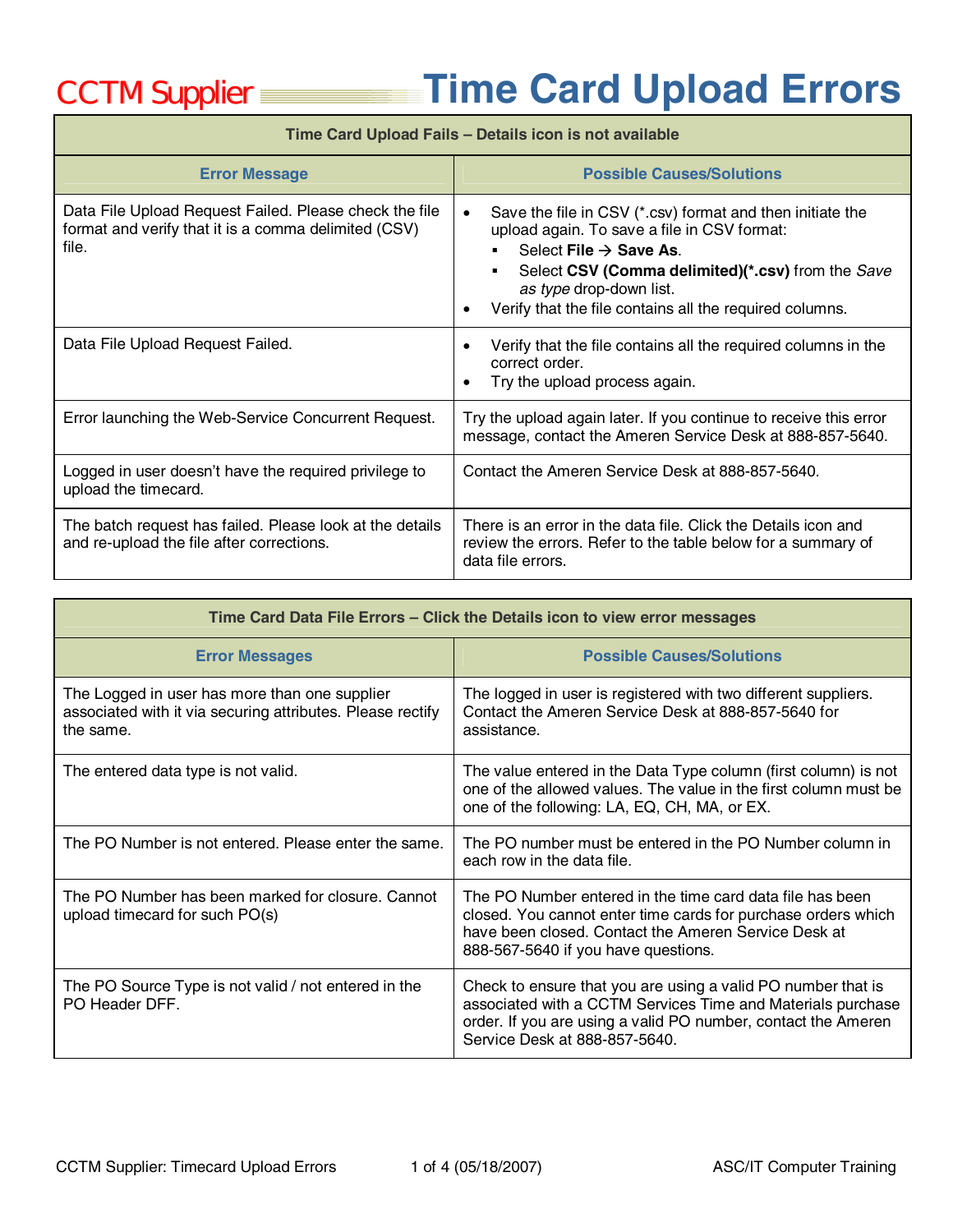| Time Card Data File Errors - Click the Details icon to view error messages                                              |                                                                                                                                                                                                                                                                                                                                                                                                                                                                                                                                                                                                  |  |
|-------------------------------------------------------------------------------------------------------------------------|--------------------------------------------------------------------------------------------------------------------------------------------------------------------------------------------------------------------------------------------------------------------------------------------------------------------------------------------------------------------------------------------------------------------------------------------------------------------------------------------------------------------------------------------------------------------------------------------------|--|
| <b>Error Messages</b>                                                                                                   | <b>Possible Causes/Solutions</b>                                                                                                                                                                                                                                                                                                                                                                                                                                                                                                                                                                 |  |
| Job Number cannot be null for EMPRV and DOJM<br>$PO(s)$ .                                                               | When entering time cards for work that is done for power<br>plants, Energy Delivery or Energy Delivery Technical Services,<br>you must enter the associated Job Number in the Job Number<br>column in each row in the data file.<br>Power Plant and Energy Deliver Technical Services Job<br>Numbers (EMPRV) must include the job/task/step as<br>applicable. For example, JR070341/0, JS301740/16 or<br>JS301753/16/1.<br><b>Energy Delivery</b> Job Numbers (DOJM) must include the 4 digit<br>District number plus the 6 digit Work Request number; for<br>example, IPMN000123 or 33AL000228. |  |
| The Time Card Entry Mode is not valid / not entered in<br>the PO Header DFF.                                            | Check to ensure that you are using a valid PO number that is<br>associated with a CCTM Services Time and Materials purchase<br>order. If you are using a valid PO number, contact the Ameren<br>Service Desk at 888-857-5640 regarding this error.                                                                                                                                                                                                                                                                                                                                               |  |
| The PO Type Fixed Price can not be uploaded.                                                                            | The time card file upload feature is not available for Fixed Price<br>POs. Check the PO Number that is entered in the data file.<br>Ensure that a valid Time and Material purchase order number<br>is entered in the data file.                                                                                                                                                                                                                                                                                                                                                                  |  |
| The PO Number entered is invalid. The PO Number<br>entered may not be a valid CCTM PO or may not have<br>been approved. | Check the PO Number that is entered in the data file to ensure<br>that it has been entered correctly. The PO number must be a<br>CCTM Services Time and Material purchase order number.                                                                                                                                                                                                                                                                                                                                                                                                          |  |
| The PO Number entered is not accessible to the user<br>logged in.                                                       | Check the PO Number that is entered in the data file to ensure<br>that it has been entered correctly. The PO number that you<br>entered is not associated with your company.                                                                                                                                                                                                                                                                                                                                                                                                                     |  |
| The PO Line Number is not entered. Please enter the<br>same.                                                            | The PO line number must be entered in the PO Line Number<br>column in each row in the data file. Refer to your purchase<br>order for the correct PO line number to use.                                                                                                                                                                                                                                                                                                                                                                                                                          |  |
| The PO Line Number entered does not exist for PO<br>Number.                                                             | The PO line number must be entered in the PO Line Number<br>column in each row in the data file. The PO Line Number that<br>you entered in the data file is not valid for the associated PO<br>number. Check the PO Line Number in the data file to ensure<br>that it has been entered correctly.                                                                                                                                                                                                                                                                                                |  |
| The date entered is not a valid week ending date.                                                                       | The time card period week ending date must be entered in the<br>Time Card Period (Week Ending Date) column in each row in<br>the data file. Check the value in the Time Card Period (Week<br>Ending Date) column in the data file. Ensure that it is a Sunday<br>date and that it has been entered in the correct format; for<br>example, 04/01/2007.                                                                                                                                                                                                                                            |  |
| Time Card exists for the PO Number $+$ Submitter ID $+$<br>Week Ending Date combination.                                | You have already submitted a time card for this PO number<br>and Week Ending Date. Each user can only submit one time<br>card per PO number for each week ending date.                                                                                                                                                                                                                                                                                                                                                                                                                           |  |
| Cannot upload Timecard for future week ending date.<br>Upload allowed for past dates only.                              | You cannot upload a time card that includes a future date in the<br>Time Card Period (Week Ending Date) column.                                                                                                                                                                                                                                                                                                                                                                                                                                                                                  |  |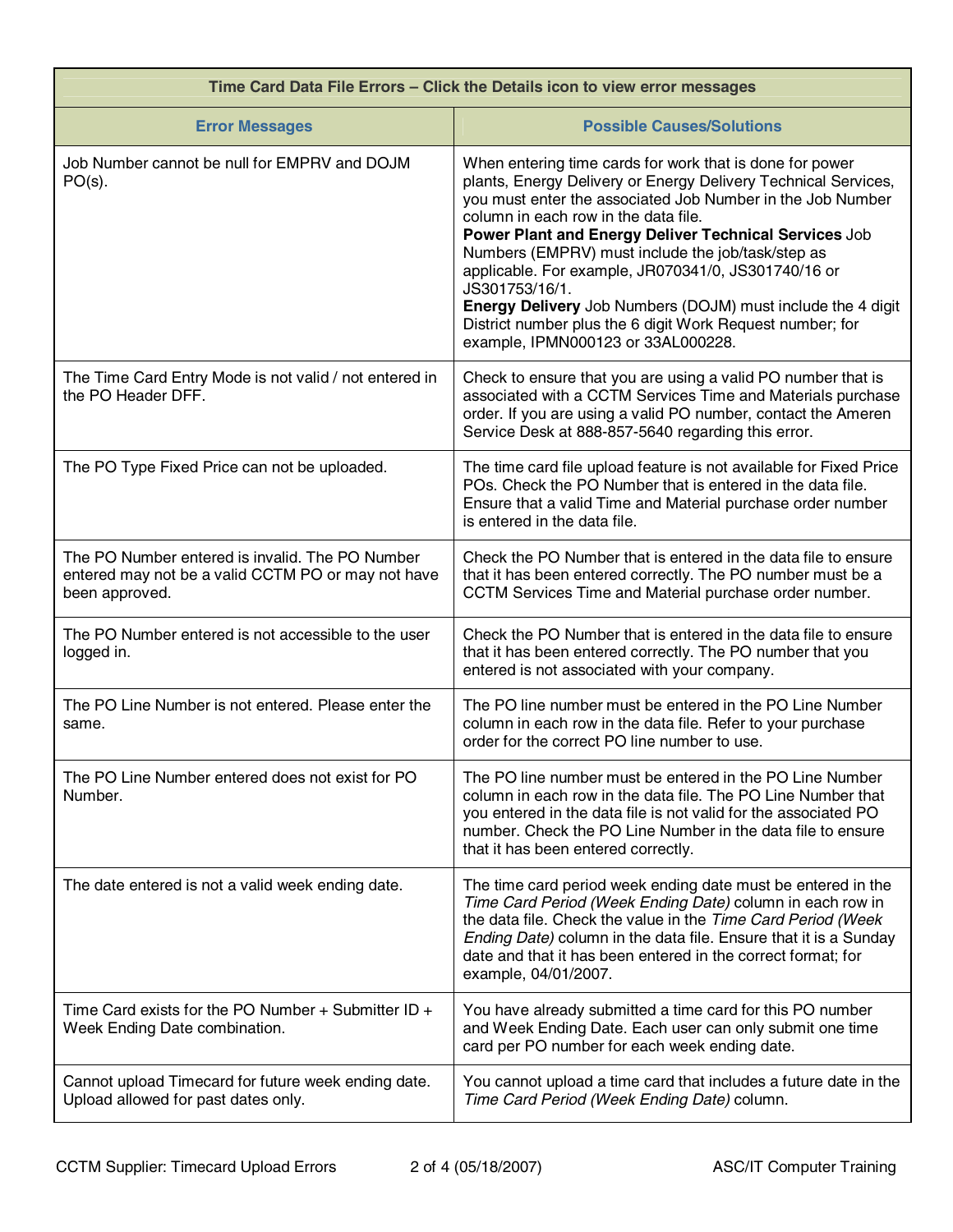| Time Card Data File Errors - Click the Details icon to view error messages                                                                           |                                                                                                                                                                                                                                                                                                                      |  |
|------------------------------------------------------------------------------------------------------------------------------------------------------|----------------------------------------------------------------------------------------------------------------------------------------------------------------------------------------------------------------------------------------------------------------------------------------------------------------------|--|
| <b>Error Messages</b>                                                                                                                                | <b>Possible Causes/Solutions</b>                                                                                                                                                                                                                                                                                     |  |
| There are too many contract numbers associated with<br>the PO Number. Please rectify the PO such that there<br>is only one distinct contract number. | Check to ensure that you are using a valid PO number that is<br>associated with a CCTM Services Time and Materials purchase<br>order. If you are using a valid PO number, contact the Ameren<br>Services Desk at 888-857-5640 regarding this error.                                                                  |  |
| No active Rate Card was found for the week ending<br>date. Please ensure that there is an active rate card for<br>the week ending period.            | Check the PO Number column and the Time Card Period<br>(Week Ending Date) column in the file. If they are correct, you<br>need to ensure that a valid associated rate card is entered and<br>approved for this time period before you can create a time card.                                                        |  |
| Neither Badge number nor Consultant name is<br>entered. Please enter either the badge number or the<br>consultant name.                              | A Badge Number or Consultant Name must be entered for<br>each row that has LA (Labor) entered in the Data Type column.                                                                                                                                                                                               |  |
| The Badge Number entered is invalid. Please enter the<br>correct badge number.                                                                       | The number entered in the Badge Number column must be a<br>valid Ameren Badge Number. If your employees do not have<br>valid Ameren Badge Numbers, leave this field blank and enter<br>the employee name in the Consultant Name column.                                                                              |  |
| Consultant or Badge Number can not be entered for<br>data type CH and EQ.                                                                            | The Badge Number or Consultant Name cannot be entered for<br>rows which have EQ (Equipment) or CH (Chemical) entered in<br>the Data Type column.                                                                                                                                                                     |  |
| Badge Number or Consultant Name cannot be entered<br>in case of bulk entry.                                                                          | The PO number entered in the data file is set up for Bulk Daily<br>or Bulk Weekly time entry. Do not enter data in the Badge<br>Number or Consultant Name columns for POs that are set up<br>for Bulk time entry.                                                                                                    |  |
| The Craft is not entered. Please enter the same.                                                                                                     | A value must be entered in the Craft column for rows which<br>have LA (Labor), EQ (Equipment) or CH (Chemical) entered in<br>the Data Type column. The value entered in the Craft column<br>must exactly match a value on the Rate Card for the time<br>period.                                                      |  |
| The Rate Type is not entered. Please enter the same.                                                                                                 | A value must be entered in the Rate Type column for rows<br>which have LA (Labor), EQ (Equipment) or CH (Chemical)<br>entered in the Data Type column. The value entered in the<br>Rate Type column must exactly match the value on the Rate<br>Card for the associated Craft.                                       |  |
| The Unit of Measurement is not entered. Please enter<br>the same.                                                                                    | A value must be entered in the Unit of Measurement column for<br>rows which have LA (Labor), EQ (Equipment) or CH (Chemical)<br>entered in the Data Type column. The value entered in the Unit<br>of Measurement column must exactly match the value on the<br>Rate Card for the associated Craft.                   |  |
| The Unit of Measurement is not defined in the lookup<br>AM_CCTM_RATE_CARD_UOM. Please add this in<br>the lookup before using it.                     | The value entered in the Unit of Measurement column for a row<br>which has LA (Labor), EQ (Equipment) or CH (Chemical)<br>entered in the Data Type column is not an allowed value. The<br>value entered in the Unit of Measurement column must exactly<br>match the value on the Rate Card for the associated Craft. |  |
| The Time Card Entry mode is set as Daily and daily<br>hours are not entered for any days in the Time Card<br>Period (week ending date).              | A non-zero value must be entered in at least one of the Days<br>columns for each row which has LA (Labor), EQ (Equipment) or<br>CH (Chemical) entered in the Data Type column.                                                                                                                                       |  |